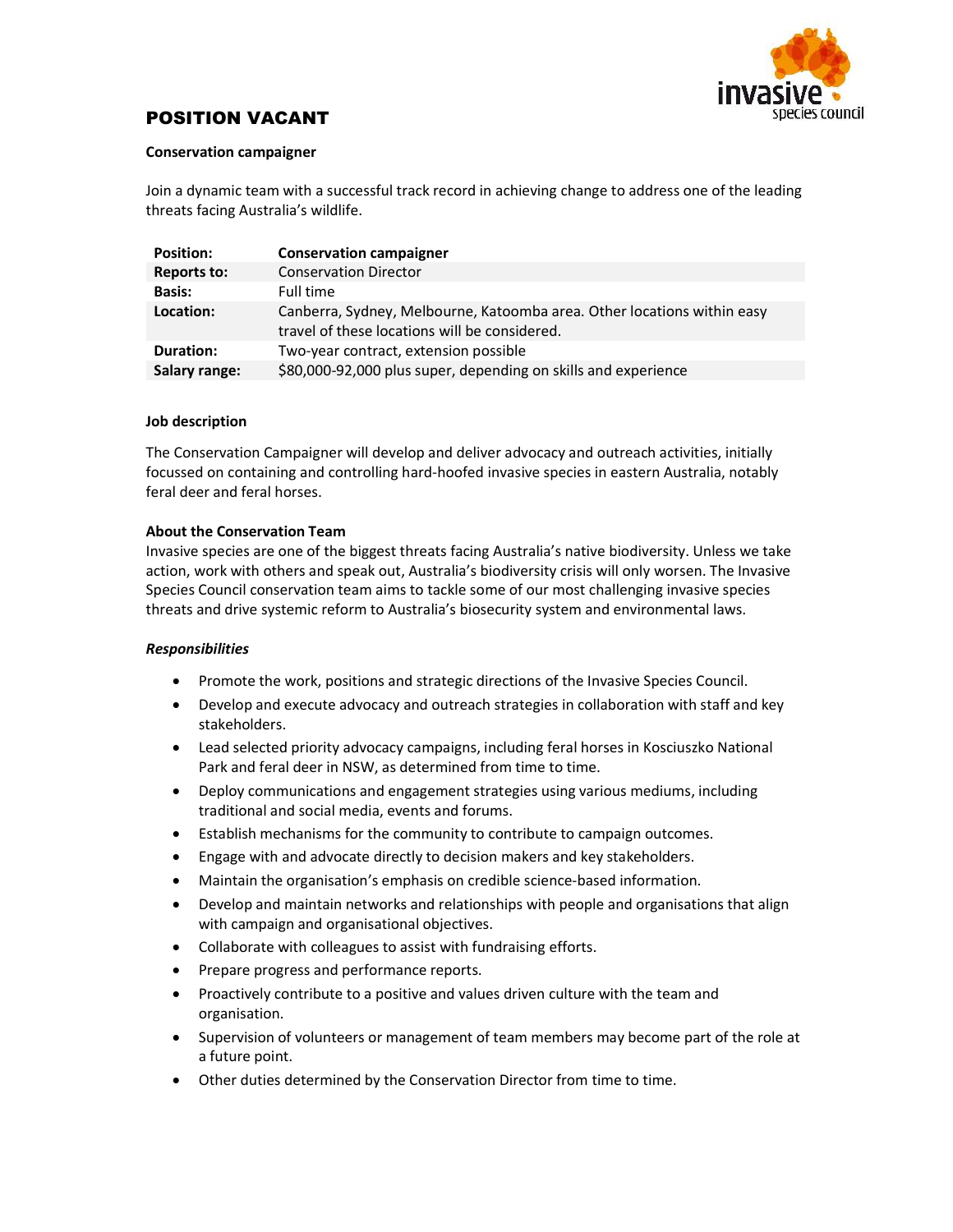## Key Selection Criteria

### Essential

- Experience building coalitions across diverse sectors/interest groups to develop and promote shared objectives.
- Experience designing and delivering successful advocacy campaigns, outreach or communication programs.
- Capacity to understand and communicate with law and policy-makers, scientists, journalists and the public about invasive species threats.
- Demonstrated project development, campaign planning and project management skills.
- Excellent written and verbal communication skills.
- Ability to work effectively and autonomously as part of a geographically dispersed team to develop and deliver shared projects.
- Willingness to travel intrastate and interstate, often for several days at a time.

### Desirable

- Detailed understanding of invasive species and biosecurity issues and related state and federal laws and policies.
- Extensive networks in the agriculture, environmental and/or natural resource management sectors.
- Experience working with an environmental NGO.
- Fundraising experience.
- Experience in supervision or management of volunteers or staff.

Location: Location in the vicinity of Canberra, Sydney, Melbourne or Katoomba. Other locations within easy travel to these cities will be considered. The Invasive Species Council supports decentralised working arrangements.

# Applications

To be considered for the role all applications should include:

- Current CV/Resume outlining your experience
- A document providing a brief summary of how you meet each of the Key Selection Criteria

Applications should be emailed to recruitment@invasives.org.au

If you have any questions regarding the application process, please contact janec@invasives.org.au

### Applications close:

11:59pm Sunday 5th June

### About the Invasive Species Council

The Invasive Species Council is a non-government donor-funded organisation that seeks to protect the Australian environment from weeds, feral animals, insects, pathogens and other invaders. Formed in 2002, we were the first environment group in the world to focus solely on invasive species.